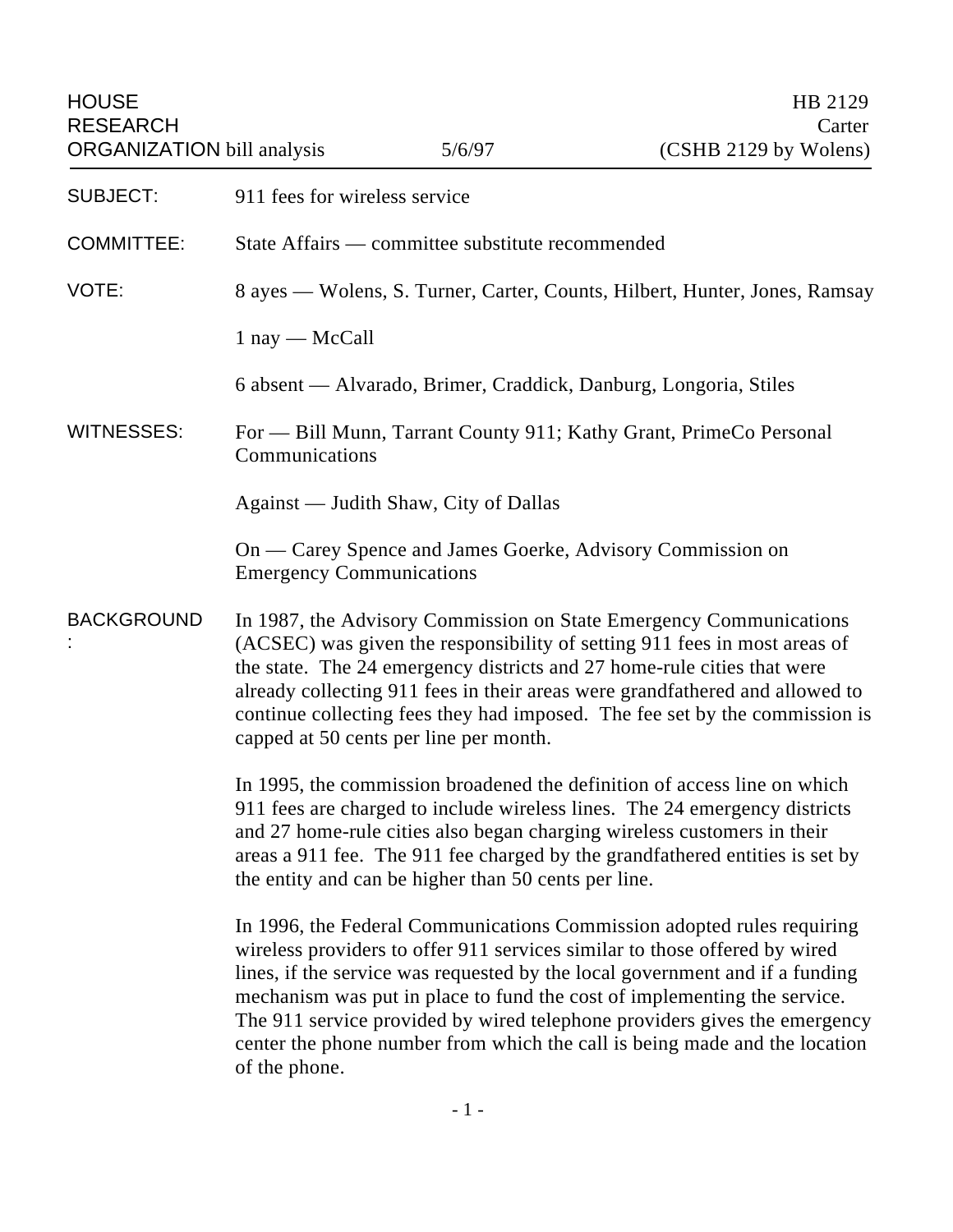## HB 2129 House Research Organization page 2

DIGEST: CSHB 2129 would require the ACSEC to impose a 50-cent 911 fee on each wireless phone with a Texas area code number and would prohibit local governmental entities from imposing another 911 wireless telephone fee. The commission would be required to distribute the 911 fees within 15 days of collecting them to the 911 administrative entities in the state, based on population. The bill would require wireless service companies to collect the fee and to remit the fees to the ACSEC within 30 days and allow the providers to retain one percent of the collection for administrative costs. The wireless telephone providers would not be required to collect delinquent fees. The ACSEC could establish procedures for collecting delinquent fees and could initiate legal proceedings to recover the money from individual wireless subscribers. The bill would allow the ACSEC to recover court costs, attorney's fees and interest on the delinquent amount, computed at an annual rate of 12 percent. The ACSEC, home-rule city or emergency communication district would be required to reimburse wireless telephone companies for reasonable expenses related to providing 911 service. The bill would take effect September 1, 1997. **SUPPORTERS** SAY: CSHB 2129 would provide a standard fee of 50 cents for each wireless phone with a Texas area code number and a single location for wireless providers to send the fee. This would ensure that all mobile telephone users

paid the same set fee for 911 service regardless of billing address. Because the very nature of wireless telephone service is mobile, having a standard fee and one collection agency for remitting the fees makes the administration more efficient and effective. The funds would be distributed based on population to assure that localities received their fair share of the funds.

Although the 50-cent fee may be lower than the 911 fee charged by some home-rule cities and emergency communications districts, the total amount of money remitted to them would be no less than they receive today, and in many cases considerably more. For example, the City of Dallas would receive about \$800,000 more than it does now, and the Austin emergency district would get more than twice its current 911 wireless fee revenue. The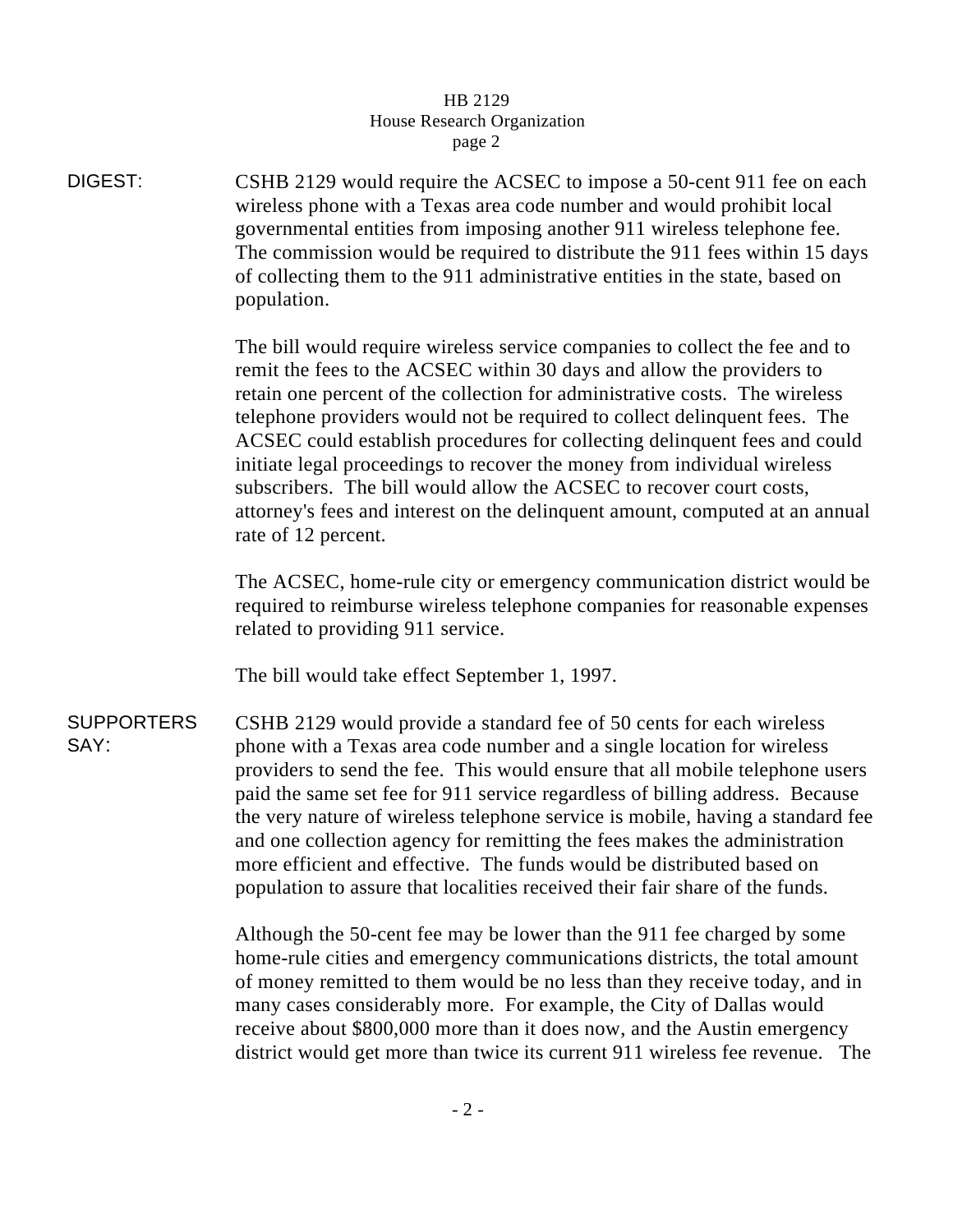## HB 2129 House Research Organization page 3

50 cent fee, increased from 35 cents in the original version of the bill, would be more than adequate to cover all necessary costs associated with providing the 911 wireless service.

This bill would require home-rule cities and emergency districts to pay wireless providers for reasonable expenses associated with making the mobile 911 service similar to the wired 911 service. This would assure persons with wireless phones that when they dial 911, they too would be routed to the closest emergency center and that the emergency provider would be able to locate them using new location technology.

**OPPONENTS** SAY: CSHB 2129 would void an agreement with the cities and districts that had independently developed 911 service well in advance of the state's efforts. In 1987, the Legislature exempted these entities from ACSEC jurisdiction precisely because they had demonstrated capability to develop and administer an emergency communications system. The ACSEC was developed to address needs in other areas of the state that needed guidance and direction.

> These entities should retain the ability to set and collect their own 911 fees in order to respond appropriately to the needs of their citizens. In Dallas, for example, the 911 fee is assessed at 62 cents per landline. When wireless services were brought under the Dallas-area 911 system, those services, too, were assessed a 62-cent fee. CSHB 2129, however, would allow those wireless services to pay a 50-cent fee. This pattern would be repeated throughout Texas. CSHB 2129 would promote, not redress, inequities.

Lowering the fee for wireless services could jeopardize 911 operations within the grandfathered entities. Dallas already is trying to cope with a \$5 million deficit in its 911 program, and the 12-cent per line rate reduction proposed by CSHB 2129 would only increase that red ink. Emergency services could suffer just to provide a little more change for the big operators of wireless services.

CSHB 2129 would go against the grain of allowing local entities to control local programs. With 911 services, local entities have shown they are ahead of the state, yet the bill would cut the funding discretion local entities need to provide superior 911 service.